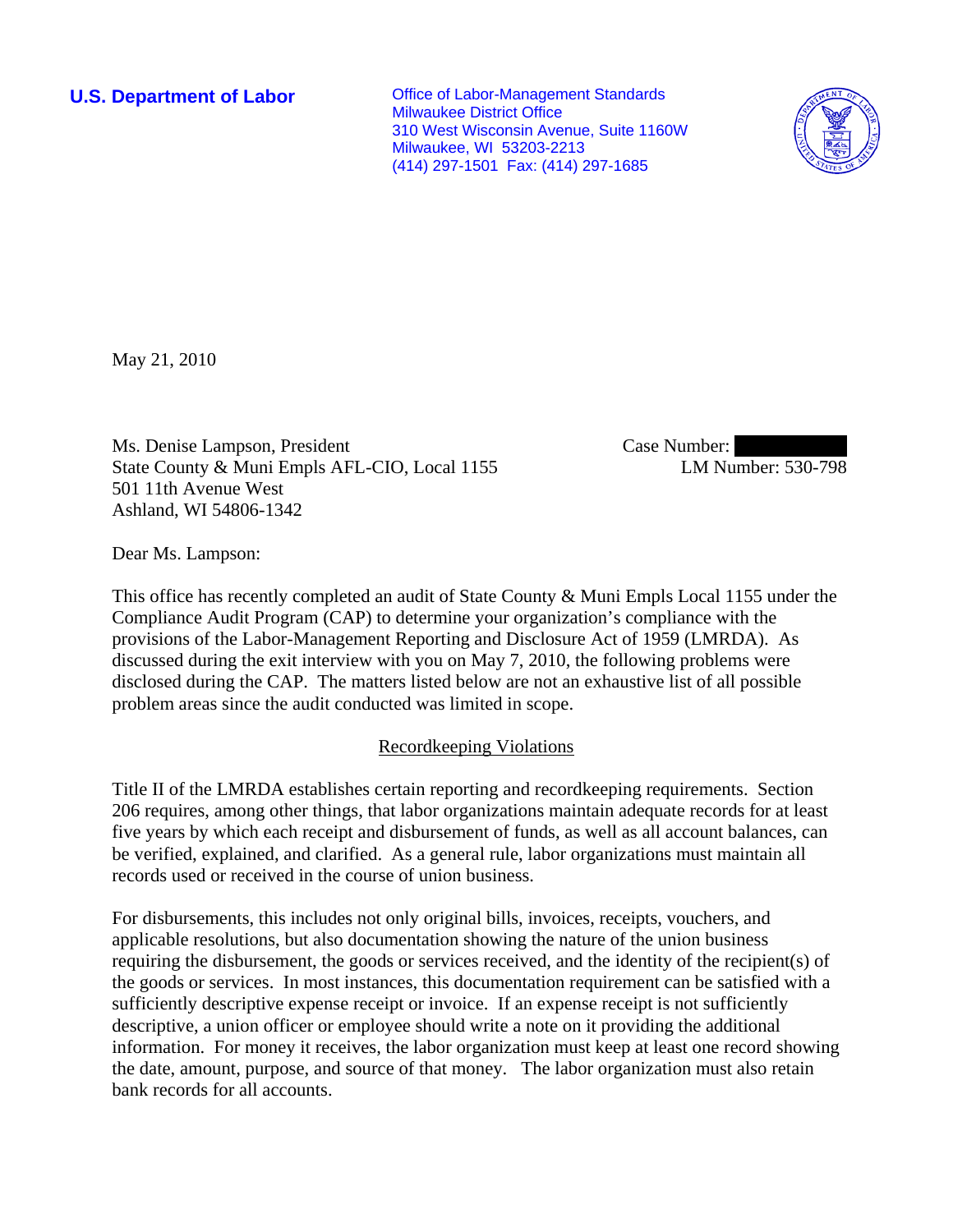The audit of Local 1155's 2008 and 2009 records revealed the following recordkeeping violations:

# 1. Disbursements to Vendors and Reimbursements to Officers

 Local 1155 did not retain adequate documentation for disbursements to vendors and payments to Vice President Nancy Amrein, former Executive Board Member Harry Budreau and you for auto and other expenses totaling at least \$6,400. For example, supporting documentation was not retained for a \$989.76 check issued to the Holiday Inn in Stevens Point on April 17, 2008 for the AFSCME Council 40 convention and a \$400.00 check issued to the WERC on 01/24/2008 for an arbitration case. As other examples, supporting documentation retained for three checks issued to Hugo's Pizza totaling \$322.64 in 2008 for contract negotiations did not include the names and titles of people present, and no supporting documentation was retained for reimbursements made to Ms. Amrein, Mr. Budreau, and you for business use of your personal vehicles totaling at least \$960.00 during 2008 and 2009.

 As noted above, labor organizations must retain original receipts, bills, and vouchers for all disbursements. Records of meal expenses must include written explanations of the union business conducted and the full names and titles of all persons who incurred the restaurant charges. Also, the records retained must identify the names of the restaurants where the officers or employees incurred meal expenses. In the case of mileage expenses, Local 1155 must maintain records which identify the dates of travel, locations traveled to and from, and number of miles driven. The record must also show the business purpose of each use of a personal vehicle for business travel by an officer who was reimbursed for mileage expenses. The president and treasurer (or corresponding principal officers), who are required to sign your union's LM report, are responsible for properly maintaining union records.

2. Failure to Maintain Bank Records

Local 1155 failed to retain the December 2008 Associated Bank statement for the checking and savings account, a cancelled check issued to the IRS on January 1, 2009 for \$342.02, and a cancelled check issued to the Holiday Inn on April 15, 2009 for \$493.68. As a general rule, all types of records created or used during the course of union business must be maintained by the union for five years.

3. Failure to Record Receipts, Source of Receipts, and Receipt Dates

Local 1155 does not retain a receipts journal or similar record in which the date, amount, and source of all money received is recorded. The only records retained in support of money received are stubs from employer dues checks and related reports from AFSCME Council 40 that identify the names of members who paid dues and the amounts paid by each member. However, these records alone do not identify the dates that monies were received. Receipt records must include an adequate identification of all money received. The records should show the date and amount received, and the source of the money.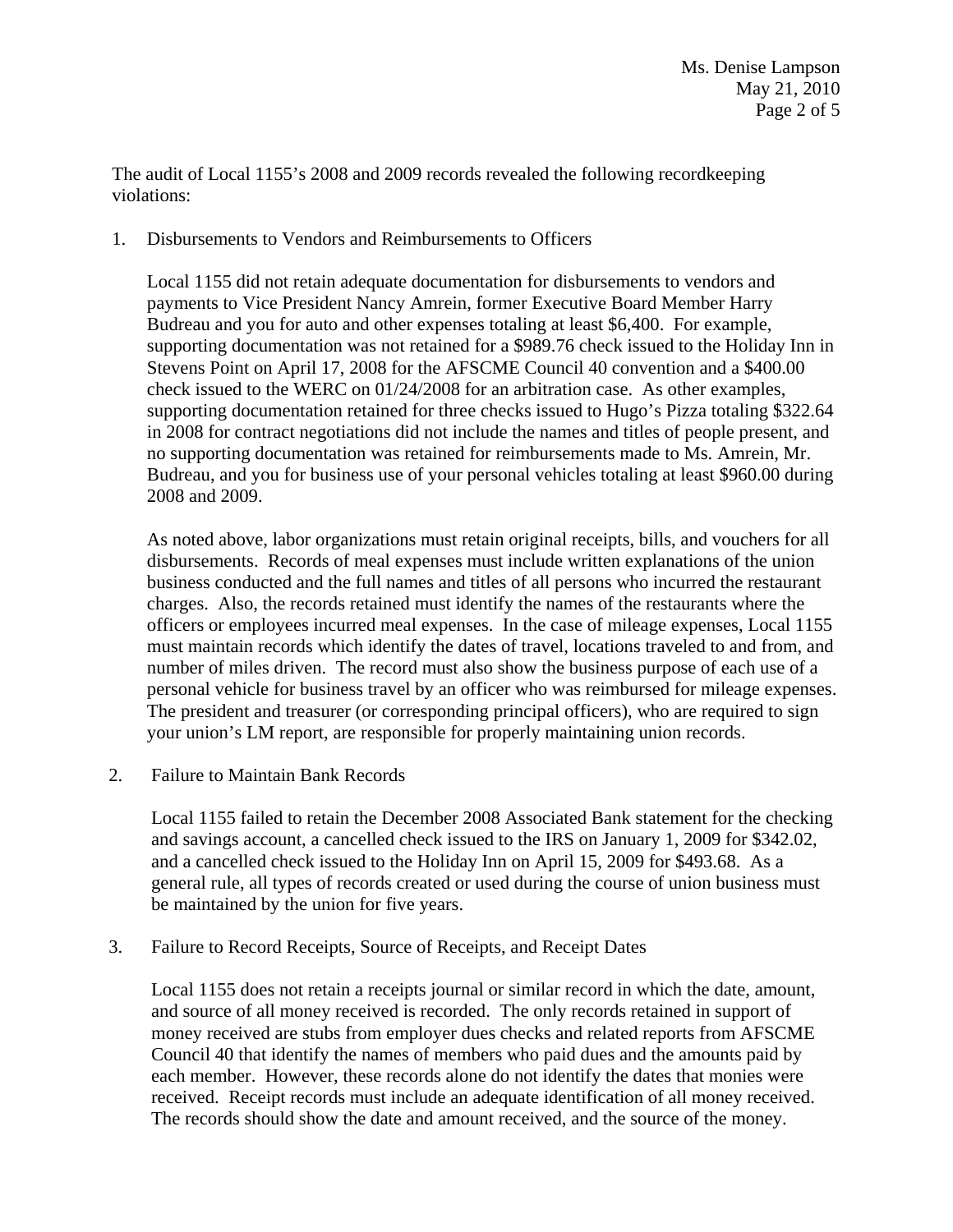Ms. Denise Lampson May 21, 2010 Page 3 of 5

The date of receipt is required to verify, explain, or clarify amounts required to be reported in Statement B (Receipts and Disbursements) of the LM-3. The LM-3 instructions for Statement B state that the labor organization must record receipts when it actually receives the money and disbursements when it actually pays out money. Failure to record the date money was received could result in reporting some receipts for a different year than the one in which they were received.

4. Information not Recorded in Meeting Minutes

During the audit you advised that it is Local 1155 policy that non-routine disbursements be authorized by the executive board during monthly meetings. However, no minutes of the executive board meetings during 2008 and 2009 were retained. Non-routine expenses incurred during 2008 included the purchase of a retirement gift for \$88 for Kathy Carlson, former human resource director for the Ashland Memorial Medical Center. However, authorization of this disbursement was not recorded anywhere in union records.

Article VII, Section 3 of Local 1155's bylaws requires that the recording secretary "shall keep a record of the proceedings of all membership meetings and of all executive board meetings." Minutes must be maintained for all executive board and membership meetings, and minutes of all membership or executive board meetings must report any disbursement authorizations made during those meetings.

5. Lack of Salary Authorization and Supporting Documentation for Other Wages

You advised that Local 1155 officers receive a salary equal to their yearly union dues (approximately \$413 per year). However, Local 1155 did not maintain records to verify that these payments (which are reported in Column E (Allowances and Other Disbursements) of Item 24 (All Officer and Disbursements to Officers) of the LM-3) were the authorized amounts and were therefore correctly reported.

You stated that the salaries were authorized at a meeting held at least 15 years ago and should be in minutes from that meeting; however, you were unable to provide a copy of the meeting minutes. Local 1155 must keep a record, such as meeting minutes, to show the current amount of salaries authorized by the entity or individual with the authority to establish salaries.

In addition, no supporting documentation was found for two \$500.00 checks issued to you on June 4, 2008 and June 18, 2009 for what you and Ms. Amrein stated was wages for time spent working on the 2007 and 2008 books and reports. In the case of wages paid to officers in addition to their normal authorized salaries, records must be retained that identify the amount(s) authorized and the purpose (reason) for which the additional salary was paid. This information could be documented on a voucher or in the meeting minutes.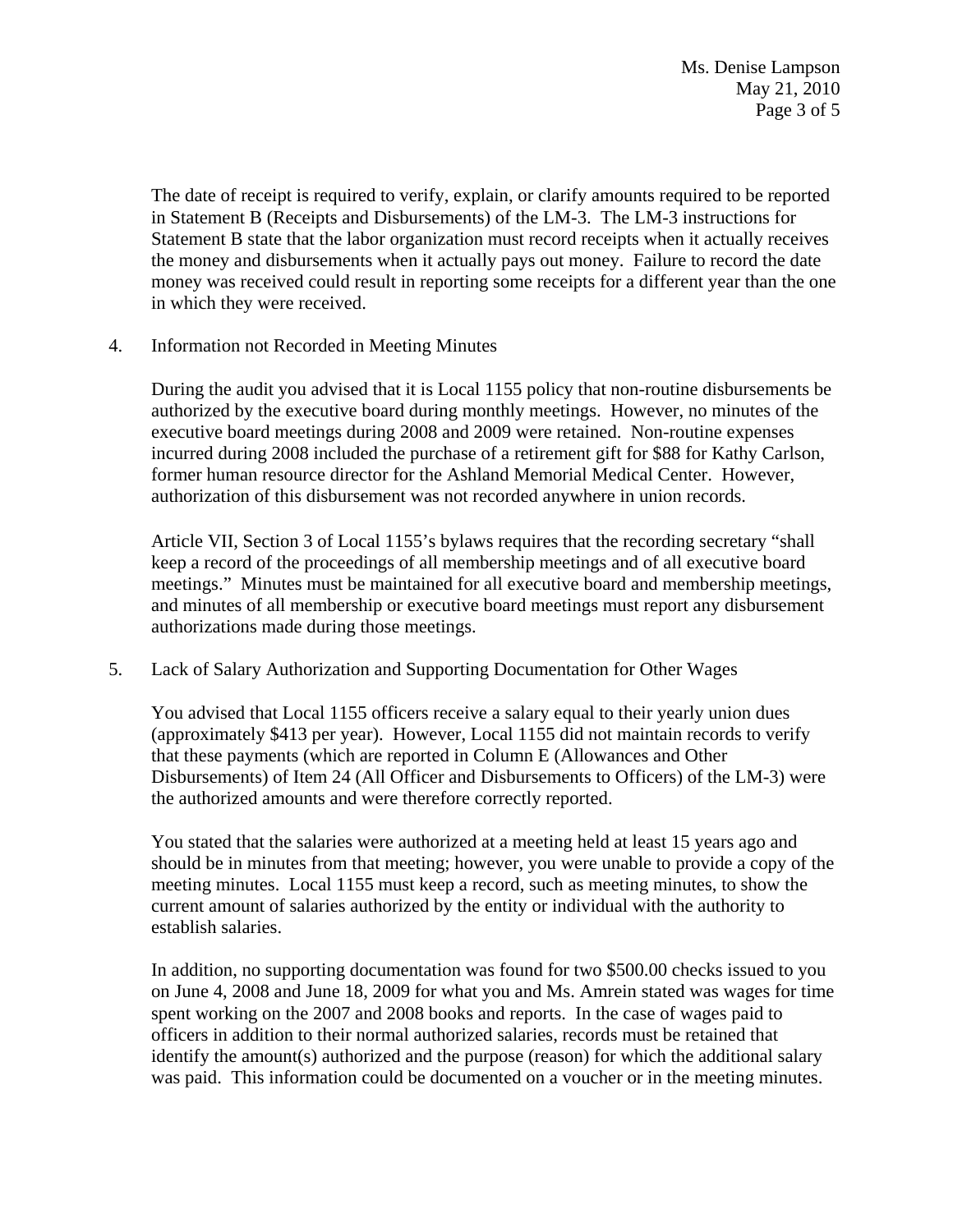Ms. Denise Lampson May 21, 2010 Page 4 of 5

Based on your assurance that Local 1155 will retain adequate documentation in the future, OLMS will take no further enforcement action at this time regarding the above violations.

## Reporting Violations

The audit disclosed a violation of LMRDA Section 502(b), which requires labor organizations to file annual financial reports accurately disclosing their financial condition and operations. The Labor Organization Annual Report (Form LM-3) filed by Local 1155 for fiscal year ending December 31, 2008 was deficient in that:

### Disbursements to Officers

Local 1155 did not report the names of some officers and in Item 24 (All Officers and Disbursements to Officers). All persons who held office during the year must be reported in Item 24 regardless of whether they received any payments from the union. During the audit, you advised that Local 1155 had three trustees in 2008 that were not reported on the LM Report because they received no payments from the union. In addition, Local 1155 did not include some reimbursements to officers totaling at least \$2,100 in the amounts reported in Item 24. It appears these payments were erroneously reported in Item 50 (Benefits).

Most direct disbursements to Local 1155 officers and some indirect disbursements made on behalf of its officers must be reported in Item 24. A "direct disbursement" to an officer is a payment made to an officer in the form of cash, property, goods, services, or other things of value. See the instructions for Item 24 for a discussion of certain direct disbursements to officers that do not have to be reported in Item 24. An "indirect disbursement" to an officer is a payment to another party (including a credit card company) for cash, property, goods, services, or other things of value received by or on behalf of an officer. However, indirect disbursements for temporary lodging (such as a union check issued to a hotel) or for transportation by a public carrier (such as an airline) for an officer traveling on union business should be reported in Item 48 (Office and Administrative Expense).

I am not requiring that Local 1155 file an amended LM report for 2008 to correct the deficient items, but Local 1155 has agreed to properly report the deficient items on all future reports it files with OLMS.

#### Other Issues

The audit revealed that Treasurer Shirley McGinty issued two checks, check 2126 payable to Donni Cordes for \$200.00 and check 2127 payable to Toys for Tots (AFD), on November 27, 2009 that were only signed by Ms. McGinty. Article VII of Local 1155's bylaws require that all checks be signed by the president and the treasurer. The two signature requirement is an effective internal control of union funds. Its purpose is to attest to the authenticity of a completed document already signed. However, issuing checks with only one signature does not allow the second signatory to attest to the authenticity of a completed check and negates the